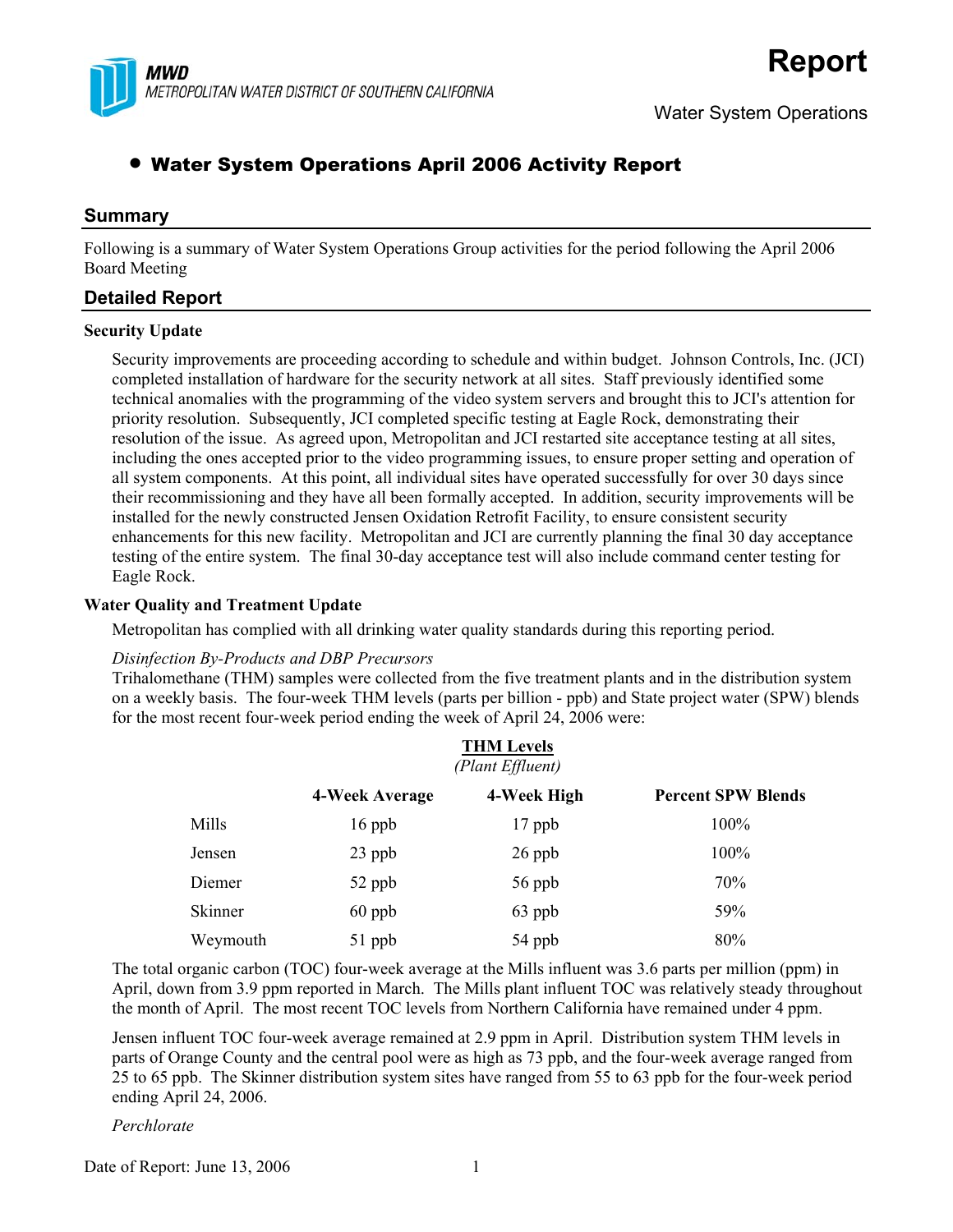## Board Report (Water System Operations April 2006 Activity Report)

Perchlorate levels in the Colorado River source water locations (Lake Havasu at Intake, San Jacinto Tunnel West Portal, and Lake Mathews) have ranged from non-detect (<2 ppb) to 2.3 ppb in 2006. For the month of April 2006, perchlorate was detected at 2.3 ppb at Lake Havasu Intake, levels at all other monitoring locations along the Colorado River Aqueduct (CRA) were below detection.

Perchlorate clean-up efforts in Henderson, Nevada continue. Based on our monthly monitoring data and the real-time flow data provided by the Nevada Department of Environmental Protection (NDEP), the average loading at North Shore Road for March 2006 was calculated to be 135 pounds per day (lbs/day).



Perchlorate loads measured at North Shore Road are presented in the figure below:

#### *Chromium 6*

Metropolitan continues to participate in the Department of Toxic Substance Control's (DTSC's) Consultative Workgroup in order to ensure that Metropolitan's interests are represented.

The chromium 6 levels measured at monitoring well 34-100 (located approximately 50-65 feet from the river) increased from 752 ppb in February 2006 to 858 ppb in April 2006. These monitoring results are reviewed and discussed in consultative work group meetings that represent key stakeholders. In addition, highly elevated levels of chromium 6 were detected at two new monitoring wells, MW 44-115 and MW 44-125 (located 70 feet north of MW 34-100 and 90 feet from the river). Chromium 6 concentrations in monitoring well MW44-115 during the months of March and April have ranged from 1,440 to 1,680 ppb, while chromium 6 concentrations in monitoring well MW 44-125 ranged from 67 to 480 ppb. Monthly sampling of the Colorado River near the PG&E site continues. In April, chromium 6 was detected at 0.03 ppb in a surface sample collected underneath the suspended PG&E gas lines traversing the Colorado River at Topock, Arizona.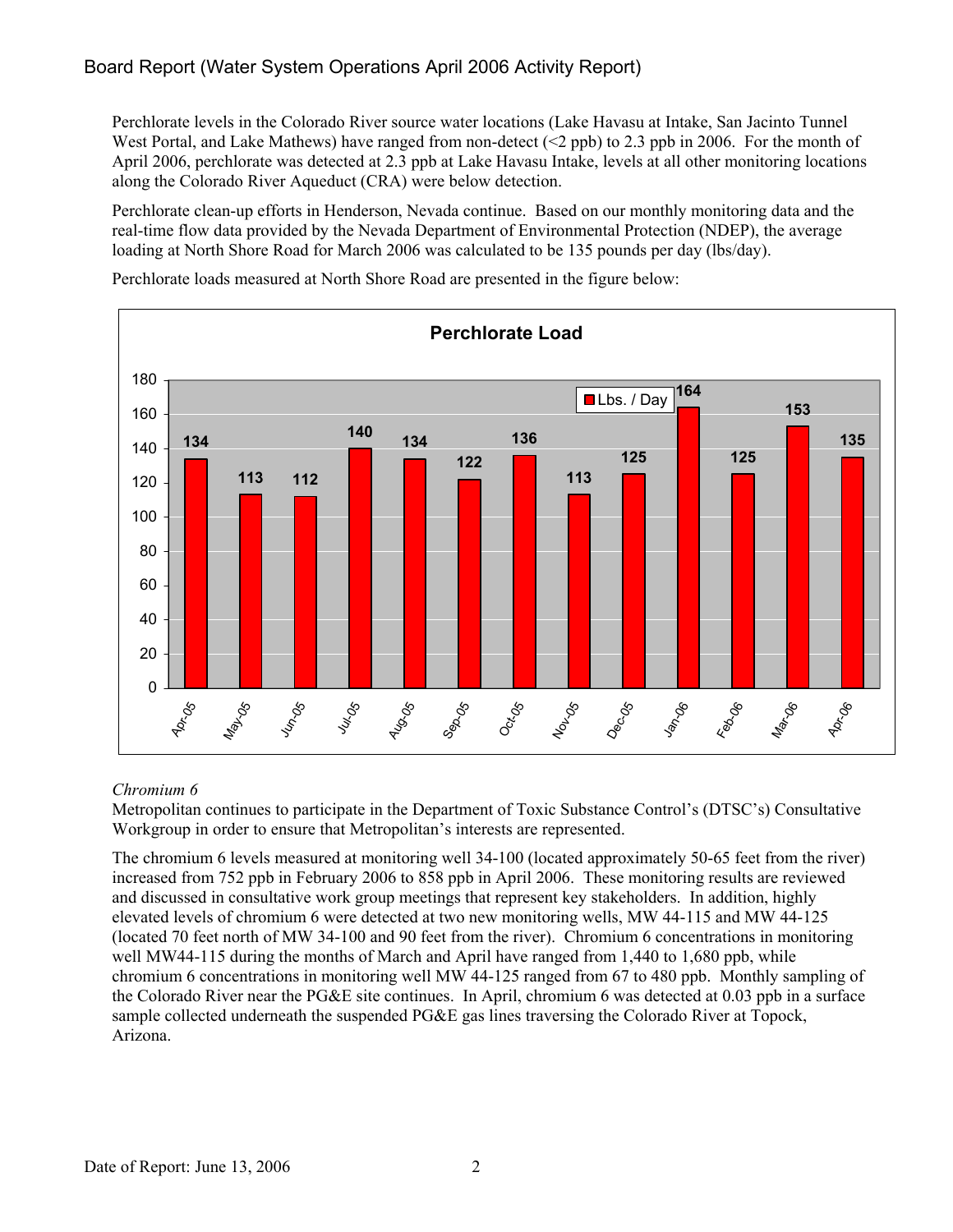Currently, there is no drinking water standard for chromium 6. The California Department of Health Services (CDHS) maximum contaminant level (MCL) for total chromium is set at 50 ppb. The Office of Environmental Health Hazard Assessment (OEHHA) is working on a public health goal (PHG) that will be used by CDHS to set an MCL for chromium 6.

#### *Taste-and-Odor (T&O)*

There are no taste-and-odor problems in our source or finished waters at this time. Lake Skinner was experiencing a major non-taste-and-odor producing algae bloom that created fluctuating pH levels in the water column but did not adversely impact plant operations.

#### *Total Dissolved Solids (TDS) Levels*

The May 2005 through April 2006 estimated twelve-month flow-weighted average TDS levels for the Diemer and Weymouth plants were 448 and 428, respectively. The twelve-month estimated flow-weighted average TDS for Skinner was 516 and has exceeded the goal of 500 because of resource management of Colorado River water and SPW at the Skinner plant.

#### *Fluoridation*

Construction of fluoridation facilities is in progress at the Diemer and Skinner plants. The construction contract for the Mills plant fluoridation facilities was awarded at the March Board and the construction contract for the Weymouth facility was approved at the May Board. Bids for the Jensen facility construction contract will be opened June 1, 2006.

#### *Treatment Plant Shutdowns / Operational Changes*

The Diemer plant operation was modified for five days from May 15 through 19, 2006, to repair minor cracks in the finished water reservoir. The treatment plant by-passed the finished water reservoir to allow for a contractor to inject epoxy into the cracks. There was no effect on plant effluent flow.

The primary coagulant at the Skinner plant No. 1 was changed from alum to ferric chloride on May 24, 2006. The coagulant was changed to improve filtration performance. A minor tear in the Skinner reservoir cover was detected and repaired. The tear did not affect water quality or plant flow.

#### **Conveyance & Distribution Update**

As part of the distribution reliability program, the San Diego Pipeline No. 1 was shutdown from April 10 through April 28, 2006 to retrofit several pipeline blow-off structures. Three blow-off structures were completed and an additional 21 structures will be retrofitted in November 2006. The Etiwanda Power Plant and Control Facility was shutdown on May 15, 2006 for power plant annual maintenance and to repair a conical plug valve. The reservoir was also cleaned and inspected as part of this annual maintenance.

#### **Water System Update**

As of May 23, 2006, State Water Project (SWP) in-basin deliveries for calendar year (CY) 2006 were 575 thousand acre-feet (TAF) and include 51 TAF of water from the San Bernardino Valley Municipal Water District/Inland Feeder Interconnection. All deliveries were from CY 2005 carryover, Article 21 and Table-A accounts.

For CY 2006 through May 23, 2006, CRA gross deliveries were 226 TAF, or 34 percent of the current approved gross diversion target of 671 TAF.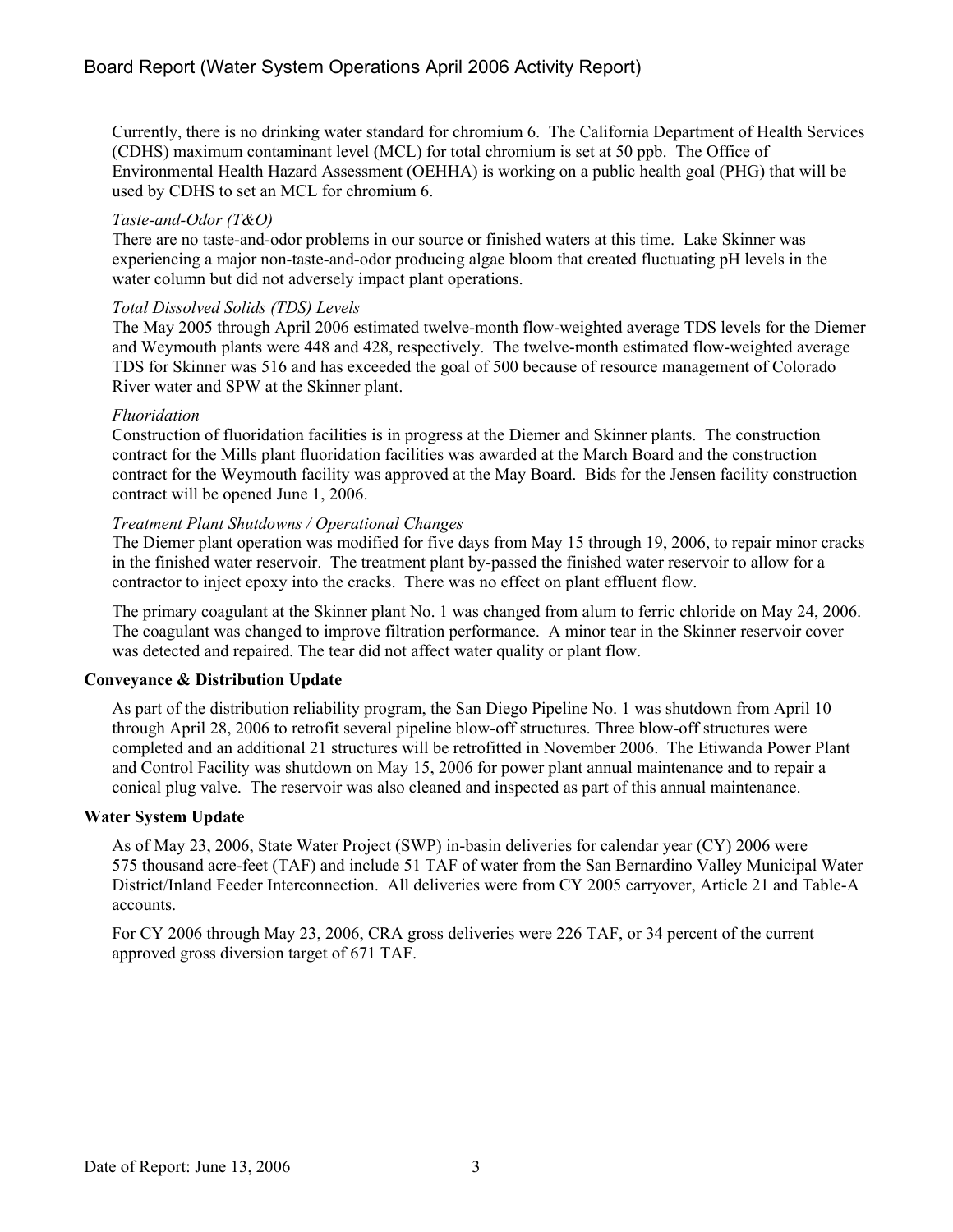## Board Report (Water System Operations April 2006 Activity Report)

Reservoir levels are indicators of water supply conditions of the SWP, CRA and Metropolitan's service area. The following storage levels for key reservoirs reflect monthly data as of May 23, 2006:

|                                  | <b>Storage To-Date</b> | <b>Percent of Capacity</b> |
|----------------------------------|------------------------|----------------------------|
| <b>Metropolitan Reservoirs</b>   |                        |                            |
| Diamond Valley Lake              | 807,500 AF             | 100%                       |
| Lake Mathews                     | 153,700 AF             | 84%                        |
| Lake Skinner                     | 41,000 AF              | 93%                        |
| <b>SWP Reservoirs</b>            |                        |                            |
| Lake Oroville                    | 3.37MAF                | 96%                        |
| San Luis Reservoir Total         | 1.87 MAF               | $92\%$                     |
| San Luis State Share             | 0.97 MAF               | 91%                        |
| <b>Colorado River Reservoirs</b> |                        |                            |
| Lake Powell                      | 11.8 MAF               | 48%                        |
| Lake Mead                        | 14.6 MAF               | 57 <sub>%</sub>            |
| <b>SDCWA Reservoirs</b>          |                        |                            |
| 24-Reservoir Total               | 374,300 AF             | 63%                        |

As of May 23, 2006, the San Gabriel Valley Groundwater Basin key well elevation was 249 feet above sea level. At 250 feet and above, spreading of imported water is curtailed.

#### *Sales and Deliveries*

The official final water sales for April 2006 were 113 TAF, which was 34 TAF, or 23 percent, less than the budgeted amount of 147 TAF. The current sales projection for May 2006 is 160 TAF. The sales record for the month of May was 242 TAF, which was set in 2004, and 153 TAF were sold in May 2005.

#### *Precipitation*

For the current water year (October 1, 2005 to September 30, 2006) through May 23, 2006, total precipitation for four Southern California cities and the Eight Station Index (a measure of precipitation in the SWP's watershed) was:

| <b>Weather Station</b>         | Precipitation | <b>Percent of Average</b> |
|--------------------------------|---------------|---------------------------|
| Los Angeles Civic Center       | 14.54 inches  | 89%                       |
| Santa Ana (John Wayne Airport) | 7.36 inches   | 60%                       |
| San Diego Airport              | 5.31 inches   | $52\%$                    |
| Riverside Airport              | 7.03 inches   | 73%                       |
| <b>Eight Station Index</b>     | 79.20 inches  | 169%                      |

Rainfall for the four Southern California cities has remained below average since the beginning of the current water year and this trend is expected to continue through September 30 of this year.

The Northern Sierra Eight-Station Index gained 12.2" of rain in April, which is 313% of the monthly average. This is the second wettest April on record for the Eight-Stations after April of 1948, which had 13.0". Recent snowmelt rates remain greater than the historical average, and the snow-water content in the northern Sierra region is still above that of last year

For this current water year, the National Weather Service's Colorado River Basin Forecast Center has developed a most probable Lake Powell inflow scenario, which is 11.4 million acre-feet, or 95 percent of average. As of April 23, 2006, precipitation in the Colorado River Basin Watershed was 96 percent of average, and the projected unregulated inflow into Lake Powell was 82 percent of average.